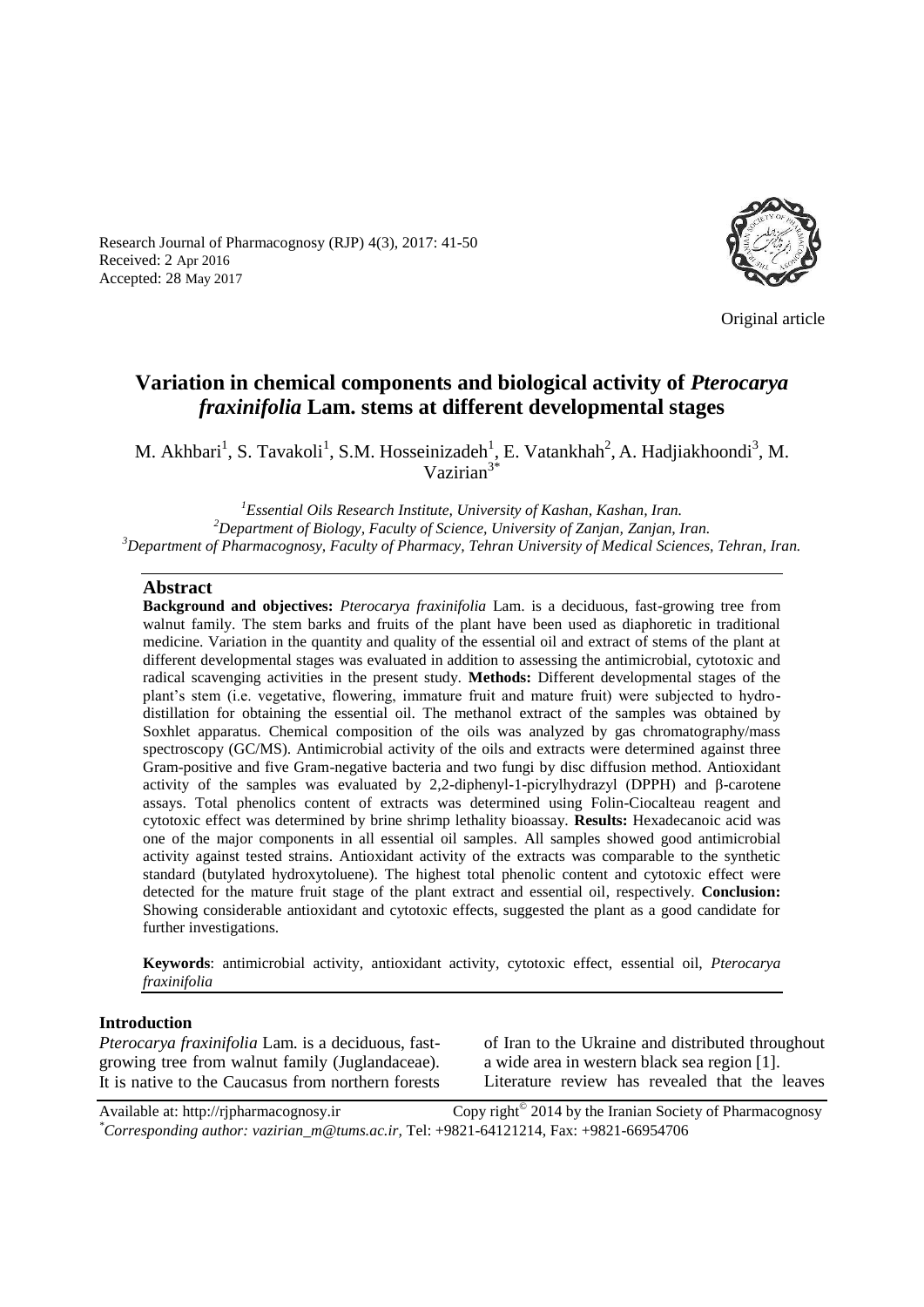have antibacterial, antifungal, larvicidal and antioxidant activities [2] and have been used as a natural dye and anaesthetic agent by Caucasians for fishing [1]. It is found that juglone is one of the major compounds of this plant, with potent antimicrobial effect [3,4]. The stem barks and fruits have been used as a diaphoretic agent in traditional medicine [5]. There are some reports about the *in vitro* evaluation of antioxidant activity of different parts of the tree [6,7], secondary metabolites, biological activity, toxicity and mechanical properties of the wood of *P*. *fraxinifolia* [1,8-10].

Chemical composition of the essential oils and extracts of medicinal plants can be varied depending on origin, environmental conditions, and developmental stage of collecting plant materials [11]. Antioxidant and other biological activities of the essential oils also vary, based on the variations in chemical composition [12-18].

Despite having valuable phytochemicals, there is no information about the chemical composition of *P. fraxinifolia* from Gilan province of Iran and its variations during the phonological cycle in the literature. The aim of the study was to evaluate the chemical composition, radical scavenging and antimicrobial activity and cytotoxic effect of *P. fraxinifolia* stems in different developmental stages.

# **Experimental**

# *Plant material*

Samples of *P. fraxinifolia* stem were collected at different developmental stages (vegetative, flowering, immature fruit and mature fruit) from its habitat in Fuman, Gilan province, Iran (South-West of Caspian Sea, latitude 37˚ N and longitude 49˚ E), at an altitude of 100 m, in May, July, September and November 2011. They were identified and deposited at the Herbarium of Research Institute of Forests and Rangelands, Kashan, Iran (Voucher No. KBGH 8114). They were then dried at room temperature and ground in a blender.

# *Chemicals*

Anhydrous sodium sulfate, methanol, dimethyl sulfoxide (DMSO), Mueller-Hinton agar (MHA) medium, potato dextrose agar (PDA) medium, Sabouraud 4% dextrose agar (SDA) medium, brain heart infusion (BHI) broth medium, butylated hydroxytoluene (BHT), ethanol, 2,2 diphenyl-1-picrylhydrazyl (DPPH), β-carotene, linoleic acid, Tween 40, Folin-Ciocalteau reagent, sodium carbonate, gallic acid, Magnesium chloride hexahydrate  $(MgCl<sub>2</sub>.6H<sub>2</sub>O)$ , Calcium chloride dihydrate  $(CaCl<sub>2</sub>.2H<sub>2</sub>O)$ , Potassium chloride (KCl) and sodium chloride (NaCl) were purchased from Merck (India).

# *Isolation of the volatile oil*

The dried powders of plant stems were subjected to hydro-distillation for 4 h using a Clevenger type apparatus. The oils were dried over anhydrous sodium sulfate and after filtration stored at 4 °C in the sealed vials until analyzed.

# *Extraction*

Dried stem powders (25 g) was extracted by soxhlet apparatus using methanol. The resulting solution was filtered, and the solvent was evaporated in a rotary evaporator (Buchi/Rotavapor R-200, Switzerland). The brown sticky extracts were dried in a 1.3 kPa vacuum oven for 48 h.

# *GC and GC/MS analysis of the essential oil*

Analytical gas chromatography (GC) of volatile oils were carried out using a Hewlett-Packard 5975B series gas chromatograph with Agilent HP-5 capillary column (30 m×0.25 mm, *f.t* 0.25 µm); carrier gas, He; split ratio, 1:10 and using a flame ionization detector. The column temperature was programed at 50 °C for 10 min and subsequently heated to 240 °C at a rate of 4 °C/min and then kept constant at 240 °C for 15 min. Gas chromatography/mass spectroscopy was performed on a HP 5975B with a Hewlett-Packard 5973 quadruple detector, on capillary column HP-5 (30 m×0.25 mm; *f.t* 0.25 µm); carrier gas; He, flow rate; 1 mL/min. The column was held at 50 °C for 10 min and programmed up to 240 °C at rate of 4 °C/min, then kept constant at 240 °C for 15 min. The MS was operated at 70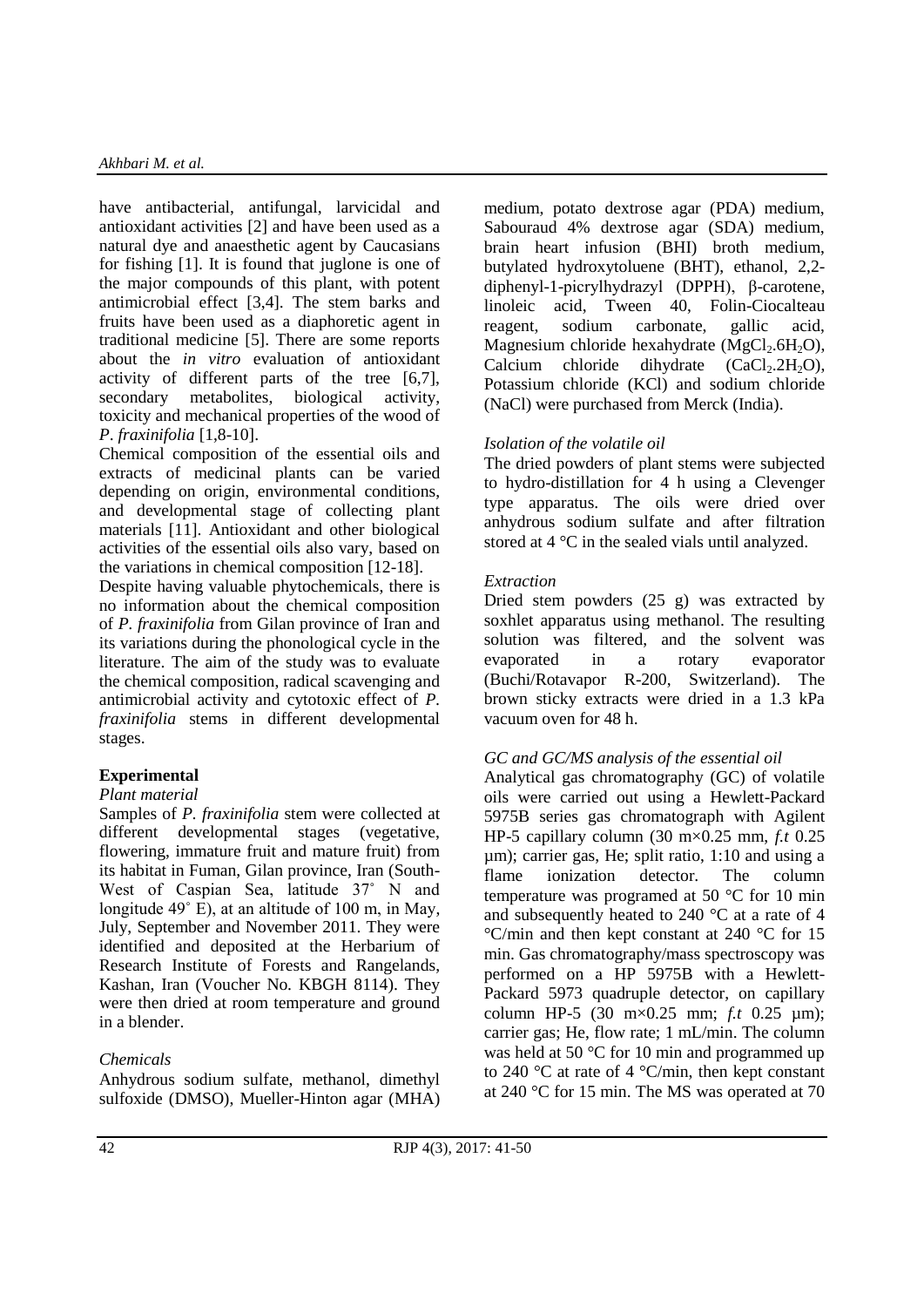eV ionization energy. Retention indices were calculated by using retention time of *n*-alkanes that were injected after the oil at the same chromatographic conditions. Quantitative data were obtained from the electronic integration of the FID peak areas. Acquisition mass range was 40-400 *m/z*. The components of the oils were identified by comparison of their mass spectra and kovats indexes with Wiley library and data published in the references [19-21].

# *Antimicrobial activity*

Antimicrobial activity of the essential oils and extracts were determined against three Grampositive bacteria (*Staphylococcus epidermidis*  ATCC 12228, *Staphylococcus aureus* ATCC 29737, *Bacillus subtilis* ATCC 6633) and five Gram-negative bacteria (*Salmonella paratyphi*-A serotype ATCC 5702, *Shigella dysenteriae* PTCC 1188, *Proteus vulgaris* PTCC 1182, *Escherichia coli* ATCC 10536 and *Klebsiella pneumonia* ATCC 10031), one yeast (*Candida albicans* ATCC 10231) and one fungi (*Aspergillus niger* ATCC 16404). The antimicrobial activities of the samples were determined by disc diffusion method by determining of diameter of inhibition zones [22]. Bacterial strains and yeast sensitive to the plant samples in disc diffusion assay were studied for minimal inhibition concentration (MIC) values using micro-well dilution assay method. Gentamicin and rifampin were used as the standard positive drugs for bacteria and nystatin for yeast in conditions identical to tests materials.

The dried plant extracts were dissolved in 2% dimethyl sulfoxide (DMSO) in distilled water to a final concentration of 30 mg/mL and filtered by 0.45 µm polypropylene filters (OlimPeak<sup>™</sup>, Spain) for sterilization. Antimicrobial tests were carried out using 100 µL of suspension containing  $10^8$  CFU/mL of bacteria on mullerhinton agar media,  $10^6$  CFU/mL of yeast on potato dextrose agar media and  $10^4$  spore/mL of fungus spread on the sabouraud dextrose agar media, respectively. The discs (6 mm in diameter) impregnated with 10 µL of the

essential oil or 300 µg/disc of the extract solution and DMSO (as the negative control) were placed on the inoculated agar. After 24 h of incubation at 37 °C for bacterial strains and 48 h at 30 °C for the yeast and 72 h at 30  $^{\circ}$ C for fungi [23], the diameters of inhibition zones were evaluated as a measure of antimicrobial activity. Each assay was repeated twice.

For assessing the minimum inhibitory concentration values (MIC) the inocula of the microbial strains were prepared from 12 h broth cultures and suspensions were adjusted to 0.5 McFarland standard turbidity. The extract dissolved in 10% DMSO solution were first diluted to the highest concentration (2 mg/mL) to be tested, and then serial twofold dilutions were made in a concentration range from 0.078 up to 2 mg/mL in 10 mL sterile test tubes containing brain heart infusion (BHI) broth for bacterial strains and sabouraud dextrose (SD) broth for the yeast. The 96-well plates were prepared by dispensing 95 µL of the culture media and 5 µL of the inoculum into each well. A 100 µL aliquot from the stock solutions of the plant extracts initially prepared at the concentration of 2 mg/mL was added into the first wells. Then, 100 µL volumes from their serial dilutions were transferred into six consecutive wells. The last well containing 195 uL of the culture media without the test materials and 5 µL of the inoculum on each strip was used as the negative control. The plates were covered with sterile plate sealers. Contents of each well were mixed on plate shaker at 300 rpm for 20 s and then incubated at appropriate temperatures for 24 h. Microbial growth was determined by the presence of a white pellet on the well bottom and confirmed by plating 5 µL samples from clear wells on appropriate medium. The MIC value was defined as the lowest concentration of the plant samples required for inhibiting the growth of microorganisms [24].

*Evaluation of antioxidant activity by DPPH assay*

DPPH assay [25] was used for determination of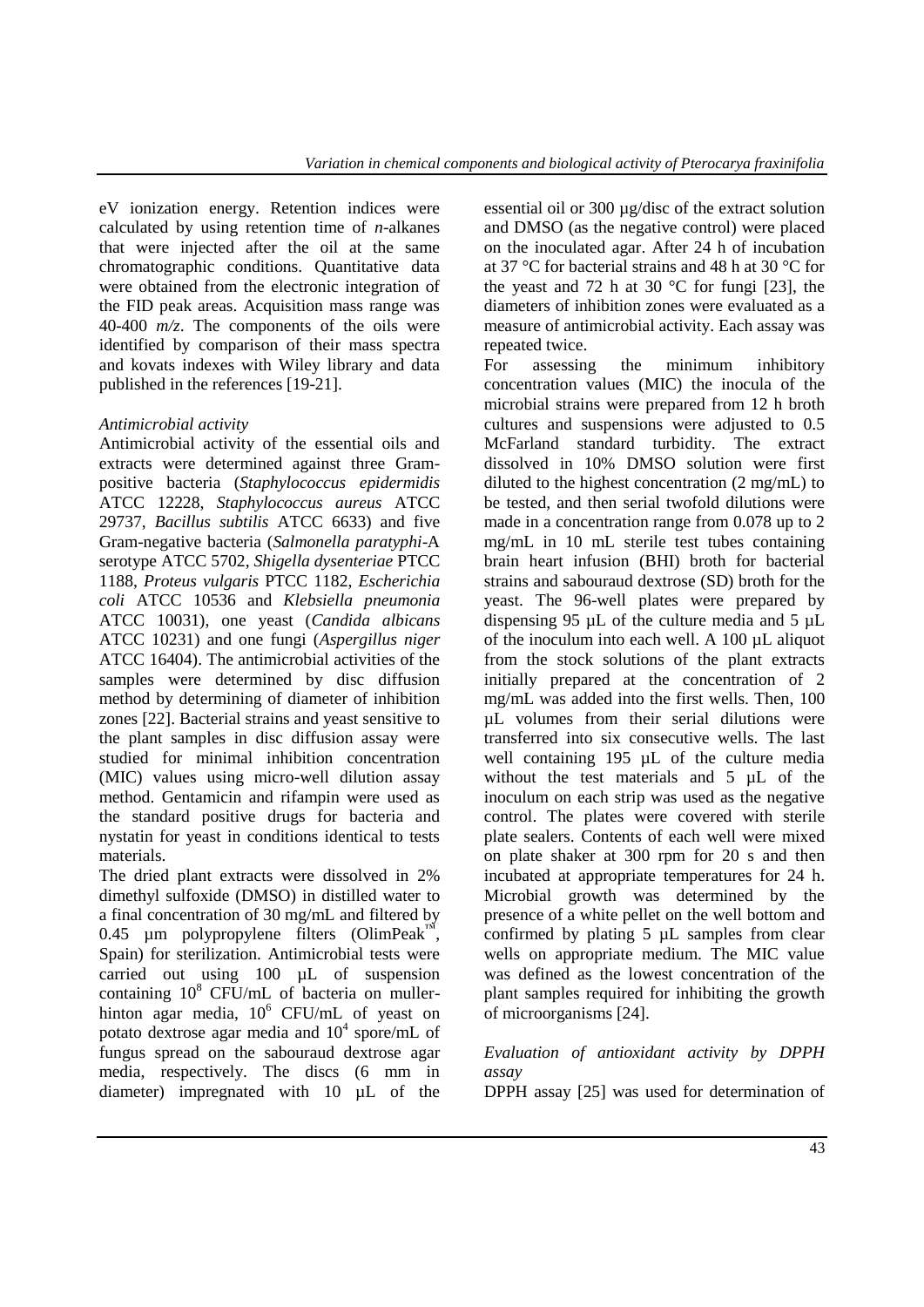free radical scavenging activity of the essential oils and total extracts. An aliquot of the sample or BHT standard antioxidant, as positive control, (100 mg) was mixed with 1.5 mL of ethanol and then added to 1 mL of 0.004% DPPH in ethanol. The mixture was allowed to stand for 30 min in the dark at room temperature for any reaction to take place. Ultraviolet (UV) absorbencies of these solutions were recorded using a spectrometer (Cintra 6, GBC, Australia) at 517 nm. The control contained the same concentration of oil, extracts or BHT (positive control) without DPPH and the blank contained the solvent and DPPH. Inhibitions of DPPH radical (I %) were calculated as follow:

$$
I~\% = [(A_{blank} - (A_{sample} \text{-} A_{control})/A_{blank}] \times 100
$$

Asample was the absorbance of the test compound. The sample concentration providing 50% inhibition  $(IC_{50})$  was calculated by plotting the inhibition percentages against concentrations of the sample. All tests were carried out in triplicate and IC<sub>50</sub> values were reported as means  $\pm$ Standard deviation (SD) of triplicates.

# *Evaluation of antioxidant activity by β-carotene assay*

The inhibition of β-carotene oxidation was determined using the organic compounds of the extract and volatile oil in presence of linoleic acid peroxyl radicals [26]. A reagent solution was prepared by adding β-carotene (0.7 mg), linoleic acid (37.5 mL) and 300 mg Tween 40 (as cosolvent) to 150 mL of oxygen-saturated distilled water. Then the resulting mixture was stirred well until a homogenous clear solution was obtained (solution R). Three types of samples were prepared in this investigation; the first (type a) contained 2.5 mL solution R to which 1 mL of the samples dissolved in ethanol with a concentration of 2 mg/mL was added; the second sample (type b) was used as a blank and contained only 2.5 mL of solution R and the third sample (type c) used for positive control contained 1 mL of BHT solution in ethanol (concentration of 2 mg/mL). All samples (type ac) were added up in a 5 mL volumetric balloon using ethanol. They were then maintained in hot water (50  $^{\circ}$ C) for 2 h except type b samples, for which, the absorbance reading was taken immediately after it was totaled to 5 mL. The absorbance was measured at 470 nm. Antioxidant capacities (Inhibition percentages, I%) of the tested solutions were calculated using the following equation:

I % = (A 
$$
\beta
$$
-caroteneafter 2 h/A initial  $\beta$ -carotene) × 100

where the numerator indicates the absorbance made from the types a or c samples and the denominator indicates the absorbance made from type b samples ( $t= 0$  min). Inhibition percentage of the "type a"' sample was compared to that of the positive control from type c sample. It should also be mentioned that in the experiments with BHT, the yellow color was maintained during the incubation period. The tests were carried out in triplicate and inhibition percentages were reported as means ±SD.

# *Total phenolics content*

Total phenolics content of *P. fraxinifolia* extracts was determined by Folin-Ciocalteau reagent [25]. Each extract (0.5 mL of sample) was mixed with 2.5 mL of 0.2 N Folin-Ciocalteau reagent for 5 min. Then 2 mL of 75 g/L sodium carbonate was added to the mixture. The absorbencies were measured at 760 nm after 2 h incubation in room temperature. The standard curve was prepared using different concentrations of gallic acid (50- 250 µg/mL of gallic acid in 50% methanol). Total phenolics content of the extracts was determined as gallic acid equivalent (GAE). The tests were carried out in triplicate and the results were reported as means±SD.

# *Assessment of cytotoxic effect using brine shrimp lethality test (BST)*

A brine shrimp lethality bioassay was carried out for evaluation of the cytotoxic effect of the extracts and the oil [27]. Brine shrimps (*Artemia*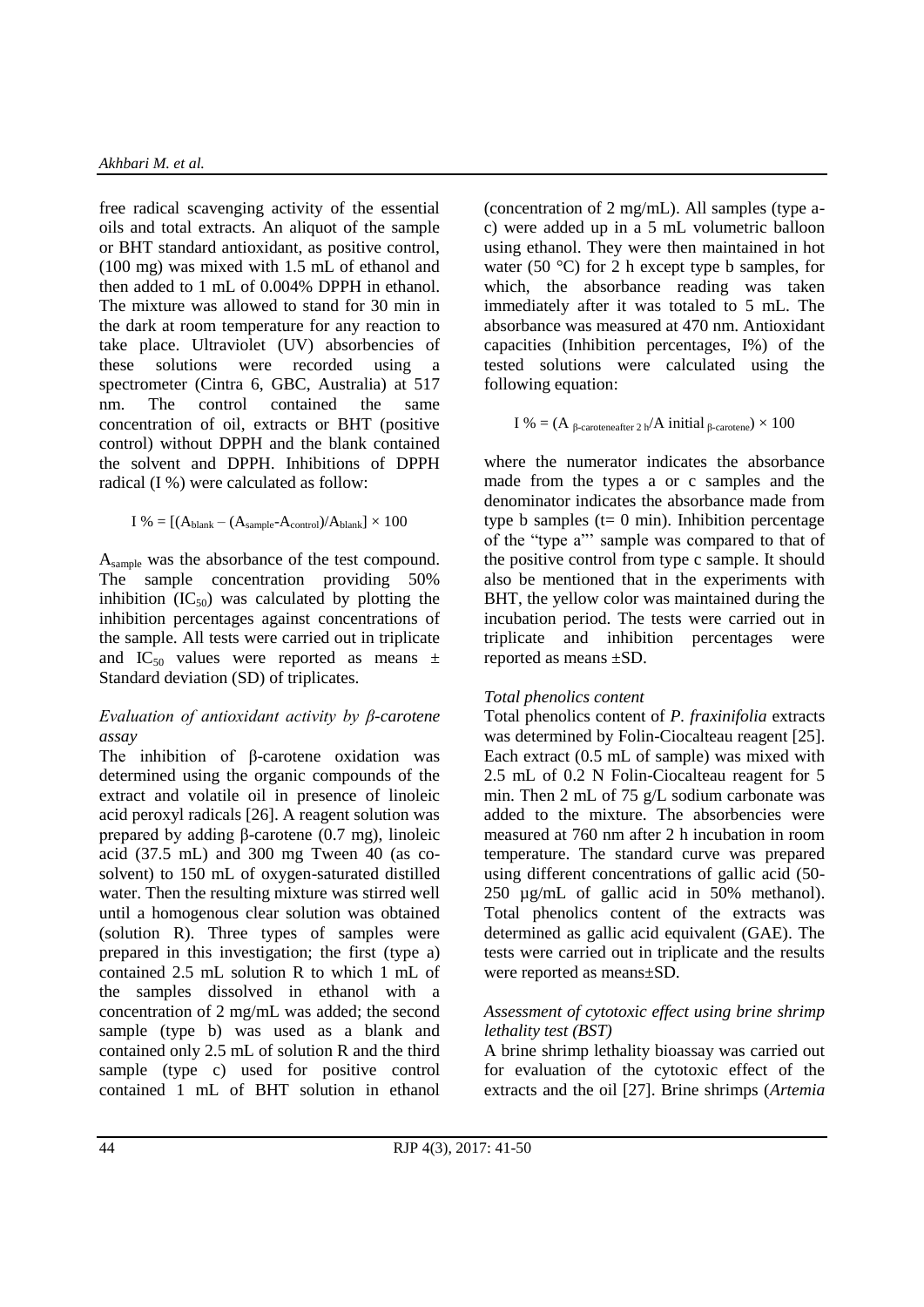*salina* Leach) were hatched in sterile artificial seawater, prepared by mixing water (2 L), NaCl  $(46 \text{ g})$ , MgCl<sub>2</sub>.6H<sub>2</sub>O (22 g), Na<sub>2</sub>SO<sub>4</sub> (8 g),  $CaCl<sub>2</sub>·2H<sub>2</sub>O$  (2.6 g), and KCl (1.4 g) with, pH of 9.0 adjusted by  $Na_2CO_3$ , under constant aeration for 48 h. After hatching, ten active nauplii (larvae) were collected by pipette and placed in vials containing 5 mL of prepared artificial seawater solution. The extracts were dissolved in DMSO and diluted with artificial seawater to obtain solutions with concentrations of 10, 100, 300, 500, 700 and 1000 μg/mL. The experiments were conducted by adding sample solutions to 5 mL of brine solution in a set of three tubes per each concentration. The vials were maintained at room temperature for 24 h under light, and then the surviving larvae were counted. The percentage lethality was determined by comparing the mean surviving nauplii of the test and control tubes. The concentration values related to 50% lethality  $(LC_{50})$  were obtained from the best-fit line plotting concentration versus lethality percentage.

# **Results and Discussion**

The yield of oil and extracts has been summarized in table 1. They were relatively similar in different growth stages.

A comparative study of the essential oils composition during the mentioned stages showed quantitative and qualitative difference (table 2). Hexadecanoic acid (6.04%-32.60%) was the most dominant compound at the flowering and vegetative stages, while biotol and caryophyllene oxide were the major components of immature and mature fruit stage, respectively. Methyl linoleate (6.30%) was only available at the immature fruit while ethyl linoleate was found at the vegetative stage. On the other hand, linoleic acid was present in all developmental stages in different amounts (1.18-12.36%). Juglone, which is one of the known compounds for antimicrobial effect, isolated from the methanol extract of this species [2], was only present at the immature and mature fruit stages oils. Another antimicrobial agent; eugenol is present in all stages, but in much higher quantities in mature fruit stage (5.55%).

Oxyginated sesquiterpenes were the dominant classes of compounds, present in oil of all stages. The results of antimicrobial assessment of the essential oil and the extract of *P. fraxinifolia* stems at different developmental stages have been summarised in table 3.

There is no report about the antimicrobial activity of the essential oil of *P. fraxinifolia* stem in the literature. Hexadecanoic acid (palmitic acid) which is known for its antimicrobial and antifungal activity [28] was present in all samples in relatively high amounts. Menthol, which is also a known antimicrobial compound [29], was only present at the immature fruit stage (3.01%) and methyl salicylate, the other known antimicrobial agent was present in the oil at the vegetative and the mature fruit stages (1.40% and 3.39%, respectively).

On the other hand, caryophyllene oxide and eugenol which both are well known antimicrobial agents [30], were present in significant amounts in the oil, only at the mature fruit stage (16.20 and 5.55%, respectively). Essential oils, particularly from flowering, the immature and mature fruit stage, showed the best activity against *Staphylococcus* species (*S. aureus* and *S. epidermidis*). The immature fruit and mature fruit stages were the only ones owing juglone; on the other hand, essential oil of the vegetative stage was the weakest between four samples which may be due to lack of some known antimicrobial components (e.g. caryophyllene oxide, menthol and juglone); while having hexadecanoic acid in relatively high quantity (22.09%). There were some difference between antimicrobial effect of essential oil and extract of *P. fraxinifolia* stem microorganisms. *P. vulgaris* and *S. dysenteriae*  showed some susceptibility to the extract, while resistant to the oil in tested concentrations. Meanwhile, both were ineffective against *K. pneumonia*, *C. albicans* and *S. paratyphi*-A serotype (table 3). This may be in some extent due to the presence of caryophyllene oxide (mature fruit), eugenol (mature fruit) and transfarnesol [31] (flowering state).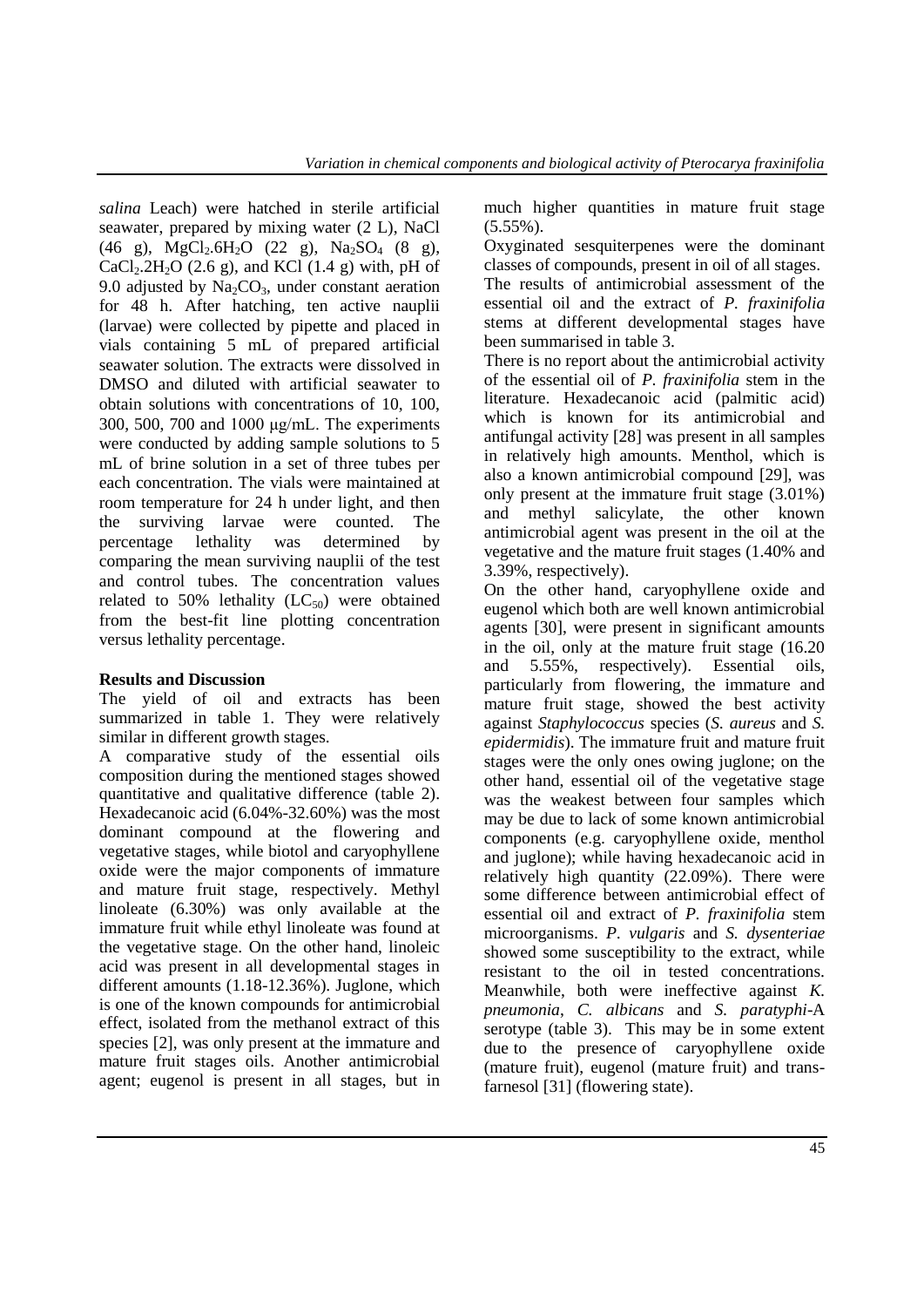**Table1.** The yield of oil and extracts of *P. fraxinifolia* stem, in different growth stages of the plant

|                           | <i>immature fruit</i> |                     | flowering |         |       | <b>Mature fruit</b> | vegetative |         |
|---------------------------|-----------------------|---------------------|-----------|---------|-------|---------------------|------------|---------|
|                           | oil                   | extract             | оıІ       | extract | oil   | extract             | O1l        | extract |
| The vield                 | $0.26\%$ <sup>a</sup> | $27\%$ <sup>b</sup> | 0.26%     | 26%     | 0.34% | 24%                 | 0.31%      | 20%     |
| $\alpha$ v/w for the oils |                       |                     |           |         |       |                     |            |         |

<sup>b</sup> w/w for the extracts

|  |  |  |  |  |  |  |  |  |  |  | Table 2. Essential oil composition of <i>Pterocarya fraxinifolia</i> Lam. stems at different developmental stages |  |
|--|--|--|--|--|--|--|--|--|--|--|-------------------------------------------------------------------------------------------------------------------|--|
|--|--|--|--|--|--|--|--|--|--|--|-------------------------------------------------------------------------------------------------------------------|--|

| No.<br>Component<br><b>Vegetative</b><br><b>Flowering</b><br><b>Immature Fruit</b><br><b>Mature Fruit</b><br>n-Hexanol<br>00.35<br>00.48<br>00.21<br>00.76<br>$\mathbf{1}$<br>$\sqrt{2}$<br>00.23<br>$\alpha$ -Pinene<br>$\blacksquare$<br>÷,<br>4<br>Benzaldehyde<br>00.39<br>$\mathbf{r}$<br>3<br>00.51<br>$\beta$ -Pinene<br>$\equiv$<br>5<br>2-Pentylfuran<br>00.89<br>00.36<br>ä,<br>6<br>2,4-Heptadienal<br>00.14<br>01.17<br>$\blacksquare$<br>$\overline{a}$<br>7<br>00.84<br>2-Ethyl-1-hexanol<br>$\overline{\phantom{a}}$<br>$\overline{\phantom{a}}$<br>÷,<br>$8\,$<br>00.23<br>1,8-Cineole<br>÷.<br>$\overline{a}$<br>$\blacksquare$ | $\mathbf{RI}_r^{\ b}$<br>$R_{s}^{a}$<br>862<br>870<br>936<br>939<br>960<br>960<br>980<br>979<br>992<br>993<br>1007<br>1011<br>1027<br>1028<br>1033<br>1031<br>1043<br>1045 |
|--------------------------------------------------------------------------------------------------------------------------------------------------------------------------------------------------------------------------------------------------------------------------------------------------------------------------------------------------------------------------------------------------------------------------------------------------------------------------------------------------------------------------------------------------------------------------------------------------------------------------------------------------|----------------------------------------------------------------------------------------------------------------------------------------------------------------------------|
|                                                                                                                                                                                                                                                                                                                                                                                                                                                                                                                                                                                                                                                  |                                                                                                                                                                            |
|                                                                                                                                                                                                                                                                                                                                                                                                                                                                                                                                                                                                                                                  |                                                                                                                                                                            |
|                                                                                                                                                                                                                                                                                                                                                                                                                                                                                                                                                                                                                                                  |                                                                                                                                                                            |
|                                                                                                                                                                                                                                                                                                                                                                                                                                                                                                                                                                                                                                                  |                                                                                                                                                                            |
|                                                                                                                                                                                                                                                                                                                                                                                                                                                                                                                                                                                                                                                  |                                                                                                                                                                            |
|                                                                                                                                                                                                                                                                                                                                                                                                                                                                                                                                                                                                                                                  |                                                                                                                                                                            |
|                                                                                                                                                                                                                                                                                                                                                                                                                                                                                                                                                                                                                                                  |                                                                                                                                                                            |
|                                                                                                                                                                                                                                                                                                                                                                                                                                                                                                                                                                                                                                                  |                                                                                                                                                                            |
|                                                                                                                                                                                                                                                                                                                                                                                                                                                                                                                                                                                                                                                  |                                                                                                                                                                            |
| 00.09<br>9<br>00.74<br>01.20<br>2-Pyrrolidinone<br>$\sim$                                                                                                                                                                                                                                                                                                                                                                                                                                                                                                                                                                                        |                                                                                                                                                                            |
| 00.32<br>10<br>1-Octanol<br>00.59<br>00.26<br>00.71                                                                                                                                                                                                                                                                                                                                                                                                                                                                                                                                                                                              | 1070<br>1068                                                                                                                                                               |
| Nonanal<br>00.71<br>00.83<br>11<br>$\Box$<br>$\blacksquare$                                                                                                                                                                                                                                                                                                                                                                                                                                                                                                                                                                                      | 1106<br>1100                                                                                                                                                               |
| 12<br>Benzeneethanol<br>00.75<br>$\bar{a}$<br>÷,<br>$\overline{\phantom{a}}$                                                                                                                                                                                                                                                                                                                                                                                                                                                                                                                                                                     | 1116<br>1107                                                                                                                                                               |
| 13<br>1-Menthone<br>01.51<br>$\blacksquare$<br>ä,                                                                                                                                                                                                                                                                                                                                                                                                                                                                                                                                                                                                | 1157<br>1152                                                                                                                                                               |
| 14<br>00.53<br>2-Nonenal<br>$\overline{a}$<br>$\overline{a}$<br>$\blacksquare$                                                                                                                                                                                                                                                                                                                                                                                                                                                                                                                                                                   | 1161<br>1161                                                                                                                                                               |
| 15<br>Borneol<br>00.55<br>$\overline{a}$<br>$\blacksquare$<br>$\blacksquare$                                                                                                                                                                                                                                                                                                                                                                                                                                                                                                                                                                     | 1168<br>1169                                                                                                                                                               |
| 03.01<br>16<br>Menthol<br>$\blacksquare$<br>$\bar{\phantom{a}}$<br>$\overline{\phantom{a}}$                                                                                                                                                                                                                                                                                                                                                                                                                                                                                                                                                      | 1178<br>1171                                                                                                                                                               |
| 17<br>methyl salicylate<br>01.40<br>03.39<br>$\overline{a}$<br>L.                                                                                                                                                                                                                                                                                                                                                                                                                                                                                                                                                                                | 1197<br>1191                                                                                                                                                               |
| 18<br>Decanal<br>00.64<br>00.77<br>$\overline{a}$<br>$\overline{a}$                                                                                                                                                                                                                                                                                                                                                                                                                                                                                                                                                                              | 1201<br>1207                                                                                                                                                               |
| 19<br>$\beta$ -Citronellol<br>01.10<br>÷,<br>$\overline{\phantom{a}}$                                                                                                                                                                                                                                                                                                                                                                                                                                                                                                                                                                            | 1230<br>1225                                                                                                                                                               |
| 20<br>$Hexyl(2E)$ -butanoate<br>02.51<br>$\Box$<br>L.                                                                                                                                                                                                                                                                                                                                                                                                                                                                                                                                                                                            | 1233<br>1242                                                                                                                                                               |
| 21<br>00.83<br>D-Carvone<br>÷,<br>$\bar{a}$                                                                                                                                                                                                                                                                                                                                                                                                                                                                                                                                                                                                      | 1247<br>1255                                                                                                                                                               |
| 22<br>Ascaridole<br>00.96<br>$\bar{a}$                                                                                                                                                                                                                                                                                                                                                                                                                                                                                                                                                                                                           | 1265<br>1273                                                                                                                                                               |
| 23<br>01.08<br>Thymol<br>$\blacksquare$                                                                                                                                                                                                                                                                                                                                                                                                                                                                                                                                                                                                          | 1290<br>1294                                                                                                                                                               |
| 24<br>00.44<br>Menthyl acetate<br>$\bar{a}$<br>$\Box$                                                                                                                                                                                                                                                                                                                                                                                                                                                                                                                                                                                            | 1296<br>1295                                                                                                                                                               |
| 25<br>00.93<br>Carvacrol<br>÷,                                                                                                                                                                                                                                                                                                                                                                                                                                                                                                                                                                                                                   | 1299<br>1305                                                                                                                                                               |
| 01.20<br>26<br>Vinylguajacol<br>00.28<br>$\overline{\phantom{a}}$                                                                                                                                                                                                                                                                                                                                                                                                                                                                                                                                                                                | 1316<br>1320                                                                                                                                                               |
| 27<br>2,4-Decadienal<br>01.19<br>03.01<br>$\overline{a}$<br>$\overline{a}$                                                                                                                                                                                                                                                                                                                                                                                                                                                                                                                                                                       | 1320<br>1325                                                                                                                                                               |
| 28<br>00.68<br>01.54<br>Eugenol<br>00.28<br>05.55                                                                                                                                                                                                                                                                                                                                                                                                                                                                                                                                                                                                | 1360<br>1359                                                                                                                                                               |
| 29<br>y-n-Amylbutyrolactone<br>01.14<br>03.71<br>$\overline{\phantom{a}}$<br>$\overline{\phantom{a}}$                                                                                                                                                                                                                                                                                                                                                                                                                                                                                                                                            | 1368<br>1371                                                                                                                                                               |
| 30<br>Methyleugenol<br>00.82<br>$\overline{\phantom{a}}$<br>÷,<br>÷,                                                                                                                                                                                                                                                                                                                                                                                                                                                                                                                                                                             | 1408<br>1403                                                                                                                                                               |
| 31<br>00.38<br>Trans-Caryophyllene<br>00.48<br>00.29<br>÷,                                                                                                                                                                                                                                                                                                                                                                                                                                                                                                                                                                                       | 1427<br>1423                                                                                                                                                               |
| 32<br>2-Norpinene<br>02.57<br>02.73<br>÷,<br>$\overline{\phantom{a}}$                                                                                                                                                                                                                                                                                                                                                                                                                                                                                                                                                                            | 1440<br>1430                                                                                                                                                               |
| 33<br>03.00<br>3.7-Guaiadiene<br>00.59<br>03.75<br>$\overline{a}$                                                                                                                                                                                                                                                                                                                                                                                                                                                                                                                                                                                | 1447<br>1440                                                                                                                                                               |
| 34<br>02.23<br>00.83<br>5,9-Undecadien<br>$\blacksquare$                                                                                                                                                                                                                                                                                                                                                                                                                                                                                                                                                                                         | 1451<br>1456                                                                                                                                                               |
| 35<br>$\alpha$ -Humulene<br>01.41<br>00.25<br>÷.<br>$\blacksquare$                                                                                                                                                                                                                                                                                                                                                                                                                                                                                                                                                                               | 1458<br>1454                                                                                                                                                               |
| 01.27<br>36<br>÷,<br>$(E)$ - $\beta$ -Famesene<br>$\overline{\phantom{a}}$<br>$\overline{a}$                                                                                                                                                                                                                                                                                                                                                                                                                                                                                                                                                     | 1461<br>1458                                                                                                                                                               |
| 37<br>06.71<br>Alloaromadendrene<br>05.28<br>00.67<br>00.45                                                                                                                                                                                                                                                                                                                                                                                                                                                                                                                                                                                      | 1466<br>1462                                                                                                                                                               |
| 38<br>$\alpha$ -Curcumene<br>01.66<br>01.02<br>01.00<br>$\overline{\phantom{a}}$                                                                                                                                                                                                                                                                                                                                                                                                                                                                                                                                                                 | 1486<br>1480                                                                                                                                                               |
| 39<br>00.91<br>$\beta$ -Ionone<br>01.48<br>$\Box$<br>$\omega$                                                                                                                                                                                                                                                                                                                                                                                                                                                                                                                                                                                    | 1491<br>1488                                                                                                                                                               |
| 40<br>$\beta$ -selinene<br>01.24<br>01.00<br>00.60<br>÷,                                                                                                                                                                                                                                                                                                                                                                                                                                                                                                                                                                                         | 1490<br>1490                                                                                                                                                               |
| 41<br>Bicyclogermacrene<br>03.08<br>$\Box$<br>÷,<br>L,                                                                                                                                                                                                                                                                                                                                                                                                                                                                                                                                                                                           | 1503<br>1503                                                                                                                                                               |
| 42<br>01.92<br>01.33<br>Zingiberene<br>÷,                                                                                                                                                                                                                                                                                                                                                                                                                                                                                                                                                                                                        | 1499<br>1509                                                                                                                                                               |
| 43<br>Juglone<br>02.10<br>03.60                                                                                                                                                                                                                                                                                                                                                                                                                                                                                                                                                                                                                  | 1510<br>$\mathbf{o}$                                                                                                                                                       |
| 44<br>01.34<br>$\beta$ -Bisabolene<br>01.01<br>$\overline{a}$                                                                                                                                                                                                                                                                                                                                                                                                                                                                                                                                                                                    | 1512<br>1512                                                                                                                                                               |
| 45<br>00.61<br>$\beta$ -Sesquiphellandrene<br>00.58                                                                                                                                                                                                                                                                                                                                                                                                                                                                                                                                                                                              | 1527<br>1522                                                                                                                                                               |
| 01.36<br>$\delta$ -Cadinene<br>1528<br>46<br>$\blacksquare$<br>÷.<br>$\overline{\phantom{a}}$                                                                                                                                                                                                                                                                                                                                                                                                                                                                                                                                                    | 1523                                                                                                                                                                       |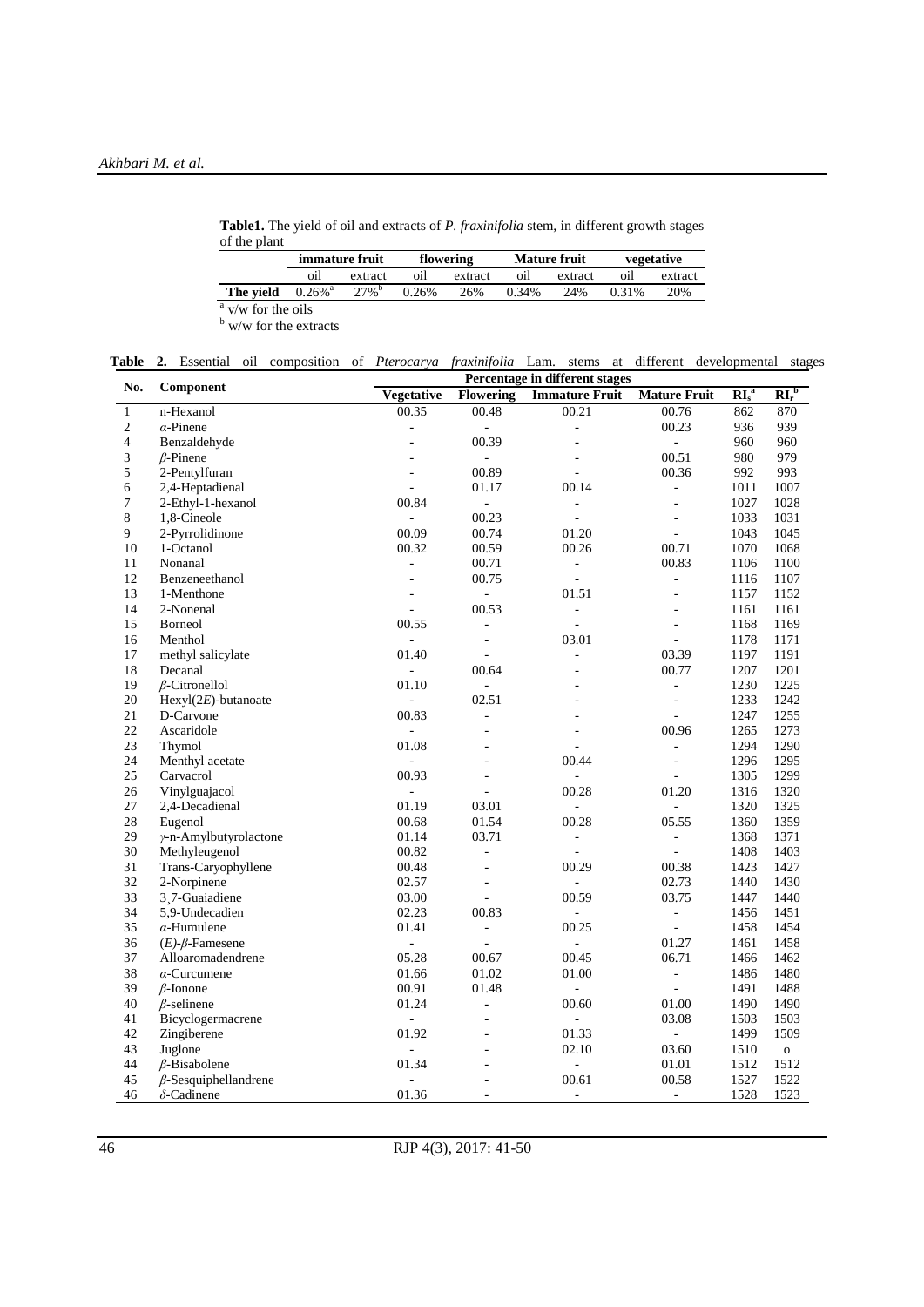| No.          | Component                                | Percentage in different stages |                          |                          |                          |                                     |                       |  |
|--------------|------------------------------------------|--------------------------------|--------------------------|--------------------------|--------------------------|-------------------------------------|-----------------------|--|
|              |                                          | <b>Vegetative</b>              | <b>Flowering</b>         | <b>Immature Fruit</b>    | <b>Mature Fruit</b>      | $\overline{\text{RI}_s^{\text{a}}}$ | $\mathbf{RI}_r^{\ b}$ |  |
| 47           | Nerolidol                                | ÷.                             | 01.18                    | 01.03                    | 01.37                    | 1569                                | 1564                  |  |
| 48           | Palustrol                                | 00.45                          | $\overline{\phantom{a}}$ | $\overline{\phantom{a}}$ | $\overline{\phantom{a}}$ | 1572                                | 1581                  |  |
| 49           | Caryophyllene oxide                      | L,                             | 01.26                    | $\mathbf{r}$             | 16.20                    | 1590                                | 1583                  |  |
| 50           | Veridiflorol                             | 03.19                          | 00.97                    |                          | 02.96                    | 1602                                | 1598                  |  |
| 51           | Ledol                                    | 01.01                          | $\bar{a}$                |                          | 01.38                    | 1611                                | 1605                  |  |
| 52           | Humulene epoxide II                      | 02.76                          | 02.17                    | 02.30                    | 01.37                    | 1616                                | 1608                  |  |
| 53           | <b>Biotol</b>                            | ÷,                             | $\overline{a}$           | 36.80                    | ä,                       | 1618                                | 1613                  |  |
| 54           | Helifolen-12-al D                        | 07.45                          | 02.00                    | $\overline{\phantom{a}}$ |                          | 1625                                | 1620                  |  |
| 55           | Dillapiole                               | 01.12                          | $\overline{\phantom{a}}$ |                          |                          | 1631                                | 1620                  |  |
| 56           | Cubenol                                  | 00.11                          | 01.74                    | 01.06                    | $\overline{a}$           | 1638                                | 1628                  |  |
| 57           | Tau-Murolol                              | 00.33                          | ÷,                       | $\overline{\phantom{a}}$ | $\overline{a}$           | 1649                                | 1642                  |  |
| 58           | Agarospirol                              | 00.85                          | 06.38                    | $\overline{a}$           | ٠                        | 1651                                | 1648                  |  |
| 59           | $\beta$ -Eudesmol                        | 00.65                          | 03.12                    | 01.40                    | ٠                        | 1658                                | 1650                  |  |
| 60           | $\alpha$ -Cadinol                        | 00.28                          | ÷,                       | $\bar{a}$                | $\overline{\phantom{a}}$ | 1662                                | 1654                  |  |
| 61           | Germacra-4(15), 5, 10, (14)-trien-1-α-ol | 07.83                          | 05.98                    | 02.12                    | 08.47                    | 1698                                | 1686                  |  |
| 62           | Heptadecane                              | $\overline{\phantom{a}}$       | $\Box$                   | 00.24                    | ä,                       | 1702                                | 1700                  |  |
| 63           | trans-Farnesol                           | 01.34                          | 04.18                    | $\Box$                   | ä,                       | 1728                                | 1743                  |  |
| 64           | Tetradecanoic acid                       | 02.00                          | 01.95                    | 00.82                    | ٠                        | 1772                                | 1763                  |  |
| 65           | Hexahydrofarnesyl acetone                | 00.59                          | 00.96                    | 00.56                    | $\sim$                   | 1848                                | $\omega$              |  |
| 66           | Pentadecanoic acid                       | 00.09                          | 00.98                    | $\blacksquare$           | $\overline{a}$           | 1882                                | 1881                  |  |
| 67           | nonadecane                               | ÷,                             | $\overline{\phantom{a}}$ | 01.25                    | 00.92                    | 1901                                | 1900                  |  |
| 68           | Palmitic acid                            | L.                             | L.                       | 01.83                    | ÷.                       | 1932                                | 1922                  |  |
| 69           | Hexadecanoic acid                        | 22.09                          | 32.60                    | 11.07                    | 06.04                    | 2011                                | 1991                  |  |
| 70           | Heneicosane                              | 00.48                          | $\bar{a}$                | $\Box$                   | 01.55                    | 2099                                | 2100                  |  |
| 71           | Methyl linoleate                         | ÷,                             |                          | 06.30                    | $\overline{\phantom{a}}$ | 2103                                | 2089                  |  |
| 72           | Phytol                                   | 01.31                          |                          | 01.78                    | 02.24                    | 2118                                | 2110                  |  |
| 73           | Linoleic acid ethyl ester                | 04.22                          | L.                       | $\sim$                   | $\sim$                   | 2163                                | 2162                  |  |
| 74           | Linoleic acid                            | 01.18                          | 03.79                    | 12.36                    | 05.21                    | 2171                                | 2180                  |  |
| 75           | Tricosane                                | ÷,                             | L,                       | ä,                       | 01.32                    | 2302                                | 2300                  |  |
| 76           | Tetracosane                              |                                |                          |                          | 02.05                    | 2402                                | 2400                  |  |
| 77           | Pentacosane                              | $\bar{\phantom{a}}$            | $\overline{\phantom{a}}$ | $\overline{\phantom{a}}$ | 03.80                    | 2502                                | 2500                  |  |
|              | <b>Compound Classes</b>                  |                                |                          |                          |                          |                                     |                       |  |
|              | Monoterpene hydrocarbons                 | ÷                              | ä,                       | $\overline{\phantom{a}}$ | 0.74                     |                                     |                       |  |
|              | Monoterpene oxygenated                   | 04.49                          | 00.23                    | 04.96                    | 0.96                     |                                     |                       |  |
|              | Sesquiterpene hydrocarbons               | 17.69                          | 01.69                    | 05.12                    | 17.78                    |                                     |                       |  |
|              | Sesquiterpene oxygenated                 | 29.41                          | 29.94                    | 45.27                    | 34.48                    |                                     |                       |  |
|              | Diterpene oxygenated                     | 01.31                          | $\overline{a}$           | 01.78                    | 02.24                    |                                     |                       |  |
|              | Nonterpene hydrocarbons                  | 4.71                           | 2.31<br>09.64<br>02.78   |                          |                          |                                     |                       |  |
|              | Nonterpene oxygenated                    | 36.44                          | 56.51                    | 36.03                    | 28.42                    |                                     |                       |  |
| <b>Total</b> |                                          | 94.05%                         | 91.15%                   | 95.47%                   | 94.26%                   |                                     |                       |  |

*Variation in chemical components and biological activity of Pterocarya fraxinifolia* 

a) Retention index of sample

b) Retention index of reference

The highest phenolic content, measured using Folin-ciocalteu reagent was observed at the mature fruit stage (263.3 µg GAE/mg extract), followed by vegetative stage (255.3 µg/mg extract), while it was comparable in immature fruit (189.5 µg/mg extract) and flowering stages (184.5  $\mu$ g/mg extract) (table 3).

Radical scavenging and cytotoxic activity of the samples have been listed in table 4. Evaluation of antioxidant activity showed that essential oil of the vegetative and the flowering stages possess stronger activity than BHT (with  $IC_{50}$  values of 12.06 $\pm$ 1.01 and 19.21 $\pm$ 1.43 µg/mL, respectively, compared to  $19.72 \pm 0.71$   $\mu$ g/ml for BHT) but inhibition of lipid peroxidation activity of the oil samples were not considerable. However, the methanol extract showed high inhibition percentages of lipid peroxidation (ranging from 76.76±0.92% for the immature fruit to 86.84±0.66% for mature fruit).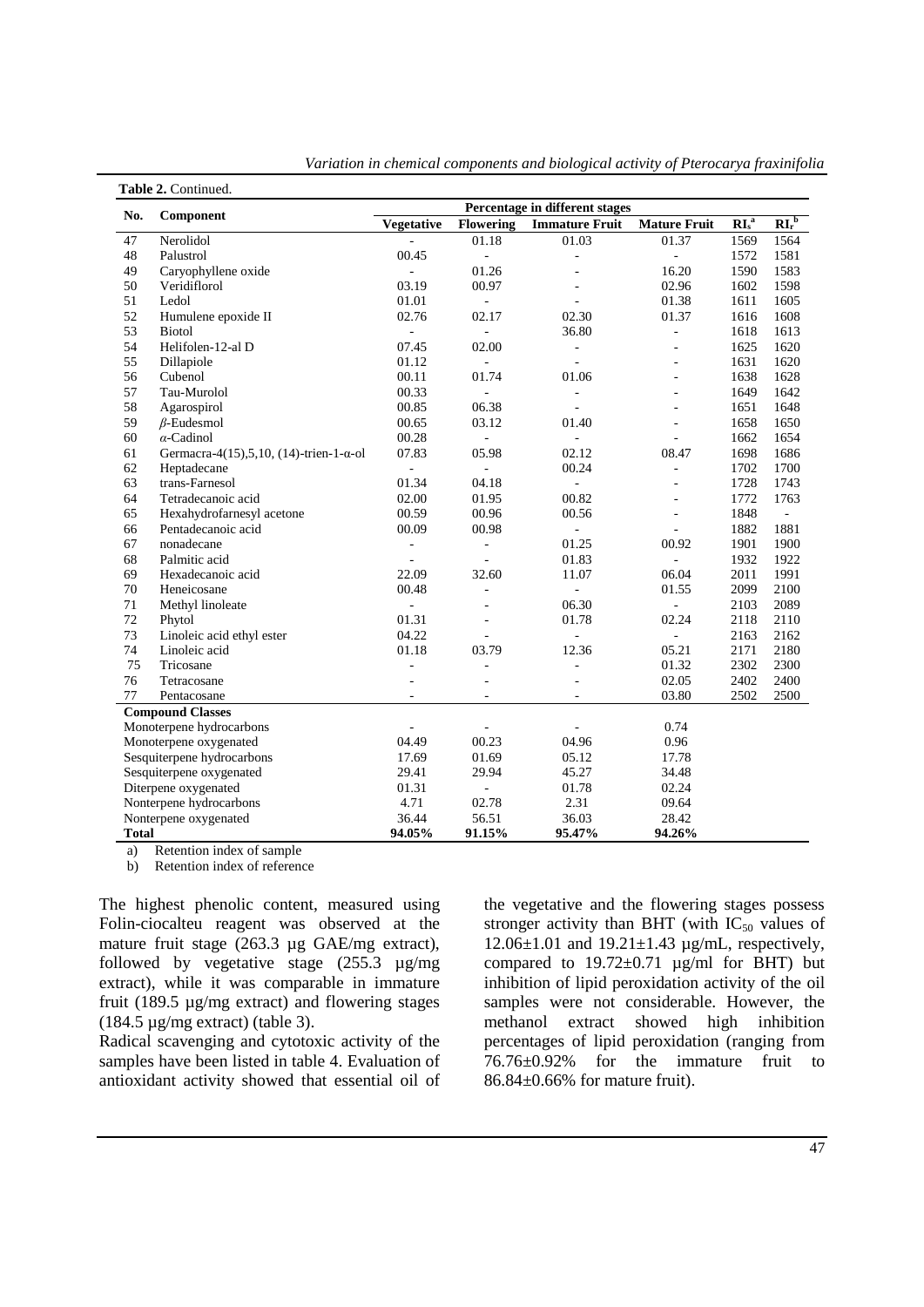#### *Akhbari M. et al.*

**Table 3.** Antimicrobial activity of the essential oil and the extract of *Pterocarya fraxinifolia* Lam. stems at different developmental stages

|                            | Inhibition zone diameter (minimal inhibition concentrations) |                                     |                   |                 |              |                |                   |                 |  |  |  |
|----------------------------|--------------------------------------------------------------|-------------------------------------|-------------------|-----------------|--------------|----------------|-------------------|-----------------|--|--|--|
| <b>Microorganism</b>       | <b>Essential oil</b>                                         |                                     |                   |                 |              | <b>Extract</b> |                   |                 |  |  |  |
|                            | Vegetativ                                                    | Flowering                           | Immature<br>Fruit | Mature<br>Fruit | Vegetative   | Flowering      | Immature<br>Fruit | Mature<br>Fruit |  |  |  |
| <b>B.</b> subtilis         | NE <sup>a</sup>                                              | 10 <sup>b</sup><br>$(>500^{\circ})$ | 11 (>500)         | NE              | <b>NE</b>    | NE             | NE                | <b>NE</b>       |  |  |  |
| S. aurerus                 | NE                                                           | 10(>500)                            | 9(500)            | 12<br>(500)     | 13 (250)     | 16(500)        | 13(>500)          | 14 (500)        |  |  |  |
| S. epidermidis             | 12<br>(500)                                                  | 27(500)                             | 30(125)           | 25<br>(250)     | <b>NE</b>    | <b>NE</b>      | NE                | <b>NE</b>       |  |  |  |
| E. coli                    | 11<br>(500)                                                  | <b>NE</b>                           | 12(>500)          | <b>NE</b>       | 13 (500)     | 11 (>500)      | 11(>500)          | 13<br>( >500)   |  |  |  |
| S. paratyphi-A<br>serotype | <b>NE</b>                                                    | NE                                  | <b>NE</b>         | <b>NE</b>       | NE           | <b>NE</b>      | NE                | <b>NE</b>       |  |  |  |
| S. dysenteriae             | NE                                                           | NE                                  | NE                | NE              | 15(250)      | 17(250)        | $14 \,(> 500)$    | 12 (500)        |  |  |  |
| P. vulgaris                | NE                                                           | NE                                  | NE                | NE              | 11<br>(>500) | 13 (500)       | 14 (500)          | 12<br>(>500)    |  |  |  |
| K. pneumonia               | NE                                                           | NE                                  | <b>NE</b>         | NE              | NE           | NE             | NE                | NE              |  |  |  |
| C. albicans                | NE                                                           | <b>NE</b>                           | <b>NE</b>         | NE              | NE           | NE             | NE                | NE              |  |  |  |
| A. niger                   | NE                                                           | $11 \,(> 500)$                      | 10(>500)          | NE              | NE           | NE             | NE                | NE              |  |  |  |

a) Not effective

b) Inhibition zone in diameter (mm) around the impregnated discs

c) Minimal inhibition concentrations as µg/mL

**Table 4.** Antioxidant and cytotoxic activities of the essential oil and total extract of *Pterocarya fraxinifolia* Lam. stems at different developmental stages. Total phenolic content of the total extracts are also included.

|                                                                       |                  |                  | <b>Essential oil</b> |                 | <b>Total Extract</b> |                  |                   |                   |  |
|-----------------------------------------------------------------------|------------------|------------------|----------------------|-----------------|----------------------|------------------|-------------------|-------------------|--|
| <b>Test</b>                                                           | Vegetative       | <b>Flowering</b> | Immature<br>Fruit    | mature<br>Fruit | Vegetative           | <b>Flowering</b> | Immature<br>Fruit | mature<br>Fruit   |  |
| DPPH IC <sub>50</sub> ( $\mu$ g/ml) <sup>a</sup>                      | $12.06 \pm 1.01$ | $19.21 \pm 1.43$ | $41.93 + 2.11$       | $38.52 + 2.54$  | $15.84 + 0.08$       | $25.40+0.09$     | $16.80 \pm 0.20$  | $9.12 \pm 0.32$   |  |
| β-carotene/linoleic<br>acid inhibition $(\%)$<br>$(BHT=95.32\pm1.22)$ | $15.40+0.20$     | $22.60+0.20$     | $29.10+0.20$         | $30.20 + 0.20$  | $86.74 + 0.81$       | $80.35 + 0.68$   | $76.76 + 0.92$    | $86.84 \pm 0.66$  |  |
| Total phenolics as<br>$GAE^b(\mu g/mg)$                               | NA <sup>c</sup>  | NA               | NA                   | NA              | $255.30+1.20$        | $184.50+0.80$    | $189.50 + 1.20$   | $263.30 \pm 1.40$ |  |
| Brine shrimp lethality<br>as $LC_{50}$ (µg/ml)                        | $75 + 4$         | $123 + 4$        | $98+3$               | $28+2$          | $561 \pm 6$          | $427 + 5$        | $583+5$           | $371 + 4$         |  |

a) BHT  $IC_{50}$ =19.72 $\pm$ 0.71

b) Gallic acid equivalent

c) Not applicable

Cytotoxic effects of the essential oils and total extracts were assessed using brine shrimp method. This method is used as an indicator for general toxicity and as a guide for detection of antitumor and pesticides [32]. The results demonstrated very high activity for all samples; however, the essential oils showed higher toxicity, with  $LC_{50}$ s ranging from  $28\pm2$  to  $123\pm4$ µg/mL. The most considerable activity was found for the mature fruit stage (table 4). By comparing the results, it seems that the essential oil of the plant is a good candidate for more investigations

about determination of cytotoxic components or antitumor properties.

Based on previous studies, the difference between the chemical compositions of the essential oil of the fruits, leaves and barks of *P. fraxinifolia* has been significant, whereas aromadendrene (26.3%) and caryophyllene (15.2%) have been reported as the major components of the leaves and fruits, respectively [8]. However, the developmental stages have not been considered in the mentioned literature. Developmental stages had significant effects, not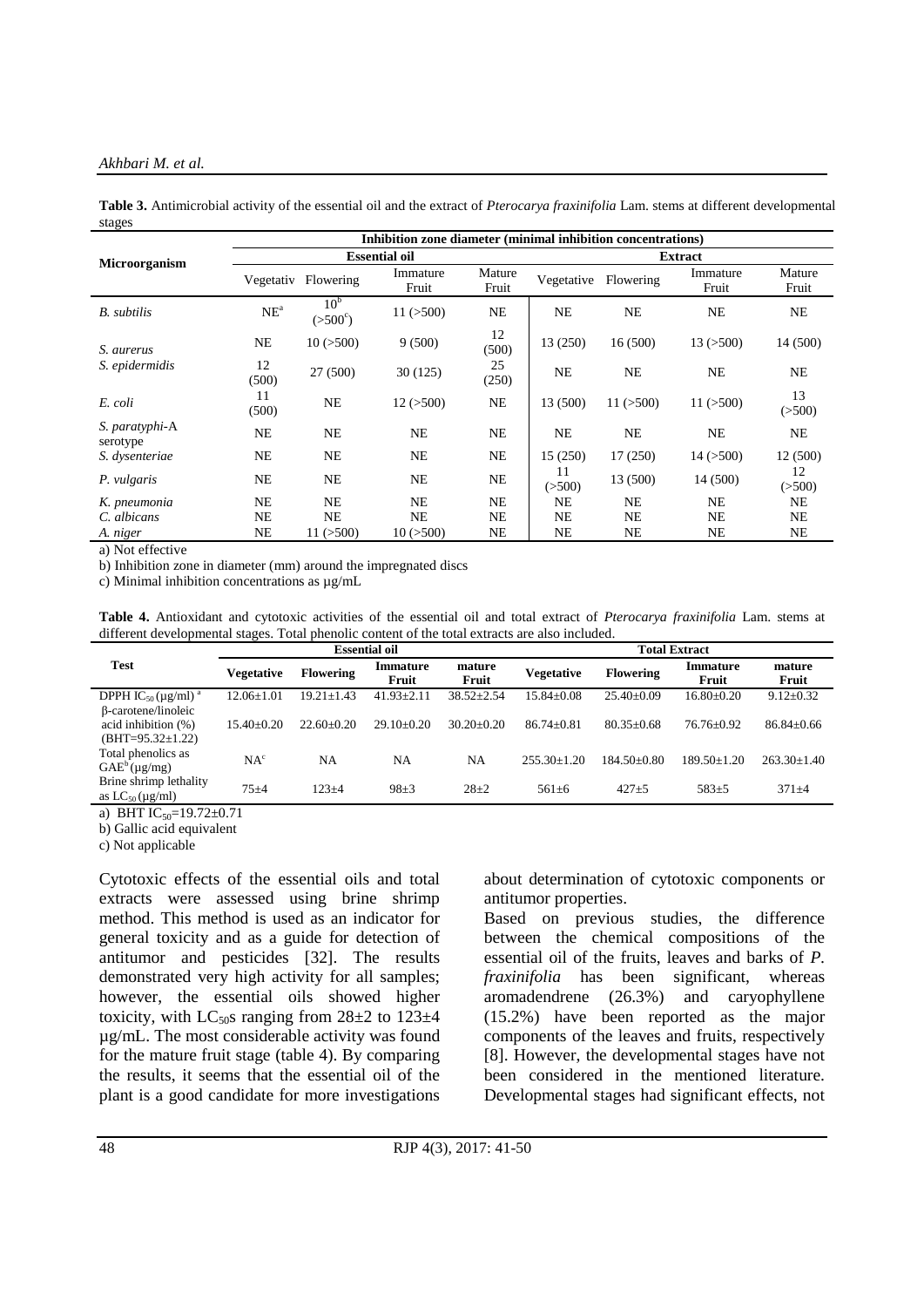only on the quantity and quality of the essential oil, but also on antioxidant and biological activities.

Showing considerable cytotoxic effects in the brine shrimp method, makes the studied plant a suitable candidate for investigations about new anti-cancer drugs, especially in mature fruit state.

#### **Declaration of interest**

The authors declare that there is no conflict of interest. The authors alone are responsible for the content of the paper.

# **References**

- [1] Sadighara P, Ashrafihelan J, Barin A, Esfahani T. Histopathology and cholinergic assessment of *Pterocarya fraxinifolia* on chicken embryo. *Interdiscip Toxicol*. 2009; 2(4): 254-256.
- [2] Azadbakht M, Marston A, Hostettmann K, Ebrahimi SS. Isolation of two naphthalene derivatives from *Pterocarya fraxinifolia* leaf and evaluation of their biological activities. Proceedings of the 3<sup>rd</sup> International Conference on Natural Products: Natural Products-a Must for Human Survival 2004; Nanjing, China.
- [3] Aynehchi Y, Dehpour AR, Mahmoodian M. Juglone: the echtiotoxic principle of *Pterocarya fraxinifolia*. *Phytochemistry*. 1973; 12(12): 3001-3002.
- [4] Hadjmohammadi M, Kamel K. Determination of juglone (5-hydroxy 1, 4-naphthoquinone) in *Pterocarya fraxinifolia* by RP-HPLC. *Iran J Chem*. 2006; 25(4): 73-76.
- [5] Ebrahimzadeh M, Pourmorad F, Bekhradnia A. Iron chelating activity, phenol and flavonoid content of some medicinal plants from Iran. *Afr J Biotechnol*. 2010; 7(18): 3188-3192.
- [6] Ebrahimzadeh MA, Nabavi SF, Nabavi SM. Essential oil composition and antioxidant activity of *Pterocarya fraxinifolia*. *Pak J Biol Sci*. 2009; 12(13): 957-963.
- [7] Nabavi SM, Ebrahimzadeh MA, Nabavi SF. Antioxidant and free radical scavenging

activity of methanolic extract of *Pterocarya fraxinifolia* (Lam.) Spach leaves and bark. *Iran J Med Arom Plants*. 2008; 24(3): 374- 384.

- [8] Akhbari M, Tavakoli S, Delnavazi MR. Volatile fraction composition and biological activities of the leaves, bark and fruits of Caucasian wingnut from Iran. *J Essent Oil Res*. 2014; 26(1): 58-64.
- [9] Gungor N, Kartal S, Kantay R. Technological properties of wingnut *Pterocarya fraxinifolia* (LAM.) Spach. wood and characteristics of plywood from wingnut wood. *Build Environ*. 2007; 42(8): 3108-3111.
- [10] Meurer B, Wray V, Wiermann R, Strack D. Hydroxycinnamic acid-spermidine a mides from pollen of *Alnus glutinosa*, *Betula verrucosa* and *Pterocarya fraxinifolia*. *Phytochemistry*. 1988; 27(3): 839-843.
- [11] Burt S. Essential oils: their antibacterial properties and potential application in foodsa review. *Int J Food Microbiol*. 2004; 94(3): 223-253.
- [12] Ebrahimi SN, Hadian J, Mirjalili MH, Sonboli A, Yousefzadi M. Essential oil composition and antibacterial activity of *Thymus caramanicus* at different phonological stages. *Food Chem*. 2008; 110(4): 927-931.
- [13] Farhat MB, Jordán J, Chaouech-Hamada R, Landoulsi A, Sotomayor JA. Variations in essential oils, phenolic compounds, and antioxidant activity of tunisian cultivated *Salvia officinalis* L. *J Agr Food Chem.* 2009; 57(21): 10349-10356.
- [14] Hussain AI, Anwar F, Hussain Sherazi ST, Przybylski R. Chemical composition antioxidant and antimicrobial activities of basil (*Ocimum basilicum*) essential oils depends on seasonal variation. *Food Chem.* 2008; 108(3): 986-995.
- [15] Mirjalili MH. Phenological variation of the essential oil of *Artemisia scoparia* Waldst. Et Kit from Iran. *J Essent Oil Res*. 2007; 19(4): 326-329.
- [16] Wu Z, Li H, Yang Y, Zhan Y, Tu D.